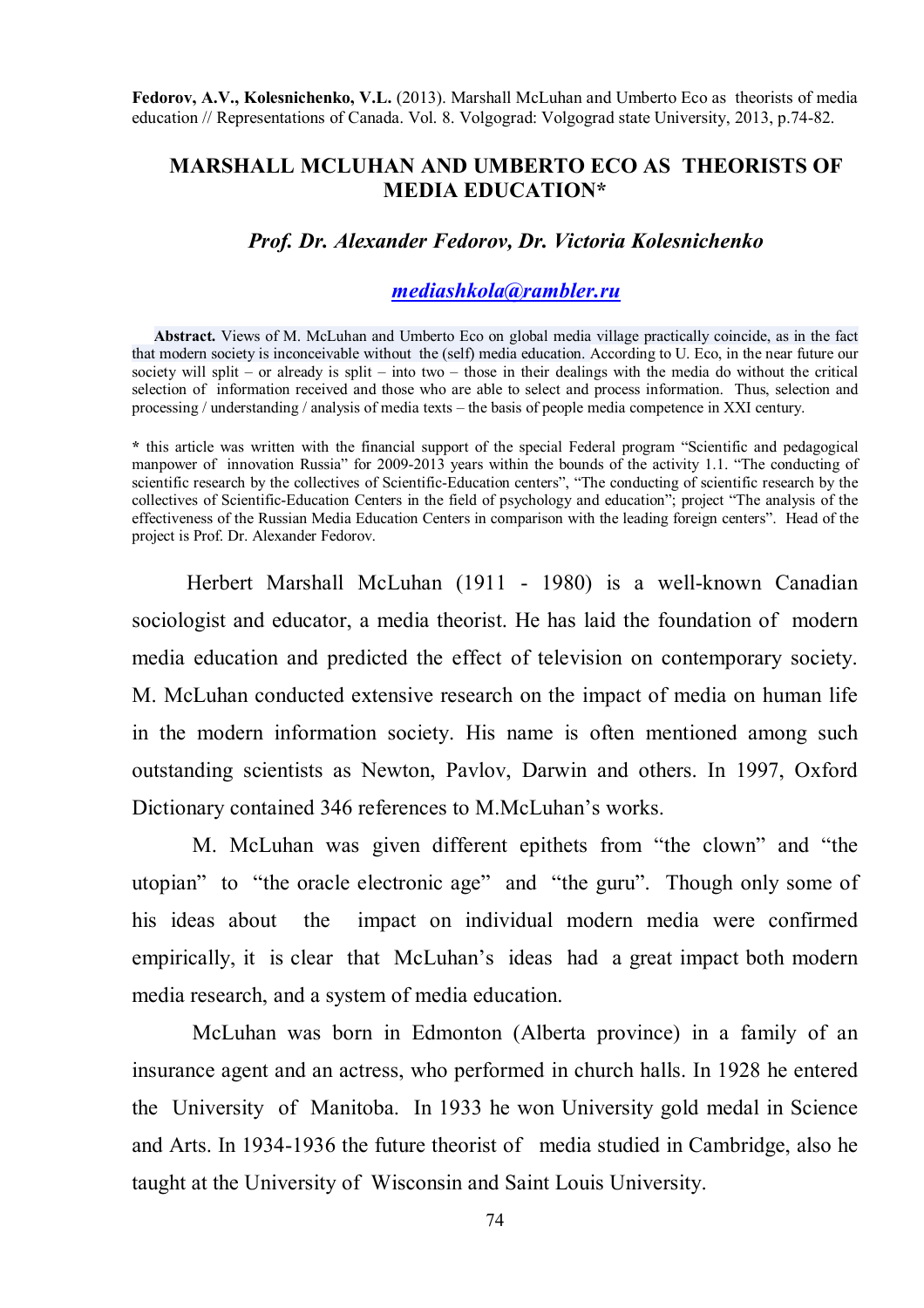McLuhan's thinking was influenced by Catholic philosopher P. de Sharden who believed that use of electricity expands the central nervous system. At the same time should be noted religious orientation in McLuhan's creative work. Being a Catholic, he believed that mass media are the Message bestowed upon a person over and which can be guessed only in process of their development. In 1942 McLuhan completed his doctoral thesis *Rhetoric Thomas Nash*. From 1946 to 1977 he was a professor the University of Toronto where he conducted lessons about culture and communications problems.

In 1953 McLuhan (together with E.Carpenter) established such journal as *Explorations*. The primary goal of this journal was to explain the role of press and media literacy for society formation. Practically in 1950 McLuhan was the first Canadian scientist who paid serious attention to research of media in a society.

It is significant to note that McLuhan was the pioneer of media education development in Canada: in the late fifties he developed the first educational course on media culture for university students.

In 1950-1960-s McLuhan's name became more and more famous not only among scientists. In 1951 his book *The Mechanical Bride* was published. It was devoted to advertizing industry. *Understanding Media* (1964) made McLuhan popular in the world. His approach to training media, sometimes called "the Marshall Plan", supposed to involve a pupil in media. " Don't analyze. Don't explain. Just fill a classroom with films, TV, the records, blinking lights, and let the pupils react as they will". Though, a quite reasonable question may be asked: "What is the teacher's role?" And "How functional is this method?" (McLuhan, 2003).

However, McLuhan was the first Canadian teacher who realized the importance and necessity of media education.

It was McLuhan who one of the first studied the processes of mass communications in close connection with common cultural problems, giving top priority to culture. At the same time the scientist emphasized cultural clichés of new media. Probably, it looked like a revolution for official science of the XX-th

75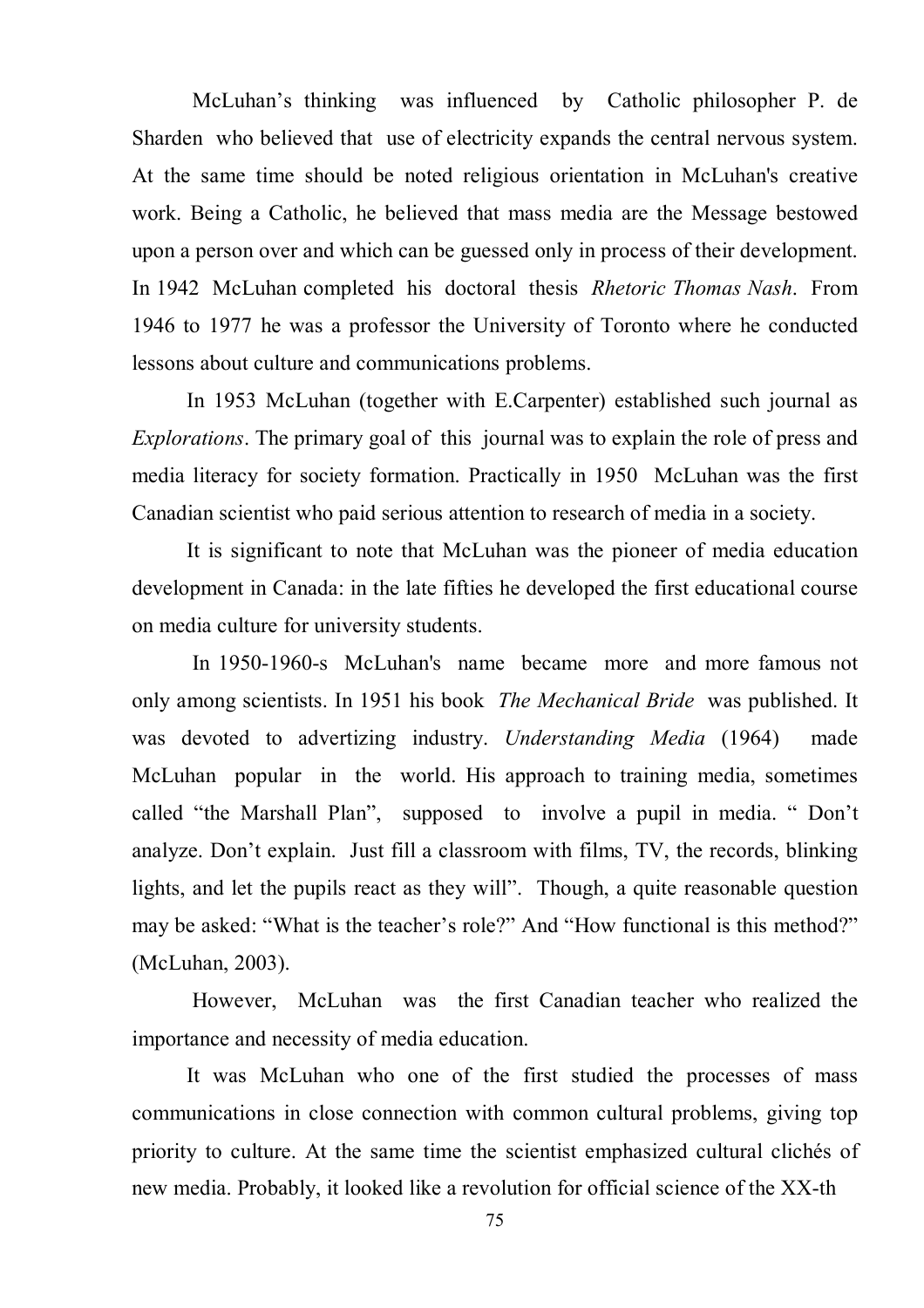century. McLuhan is considered to have used the term "media" for designation of different media for the first time.

Dividing all media into "cool" and "hot", the scientist borrowed musical terminology of jazz. In jazz the term "cool" defines quiet and passionless rhythm, whereas "hot" mean sensual and fast rhythm. In his opinion "cool" media are television, phone, and others which don't express author's point of view. As for television, we can't agree with his opinion because the "author" is more than obvious. "Hot" media such as film, radio, press printing always express the author's point of view.

McLuhan realized that new technologies belong to the future, and so people (sooner or later) should come to terms with media. In general television was a subject of basic McLuhan's scientific interests. He realized that it was useless to protest against the content of television programs as he considered that spectators would be shown what they wanted. The scientist noted: education is ideally civil defense against media fall-out. Yet Western man has had, so far, no education or equipment for meeting any of the new media on their own terms (McLuhan, 2003, p.220). That is why McLuhan continued to appeal and warn: once we have surrendered our senses and nervous systems to the private manipulation of those who would try to benefit from taking a lease on our eyes and ears and nerves, we don't really have any rights left (McLuhan, 2003, p.81). He marked that development of modern information technology could lose the substantial moments. Also he noted the possible danger of media manipulative effect on people.

In 1960-s McLuhan was incomprehensible in great degree by many. Because of his revolutionary ideas McLuhan wasn't accepted by scientists. McLuhan, in his turn, criticized the experts studying media, declaring that their approaches didn't promote the studying of the subject. He wasn't in good terms with university colleagues. Moreover, students were recommended not to attend lectures of "the media guru". As a result only seven of his students defended their dissertations.

76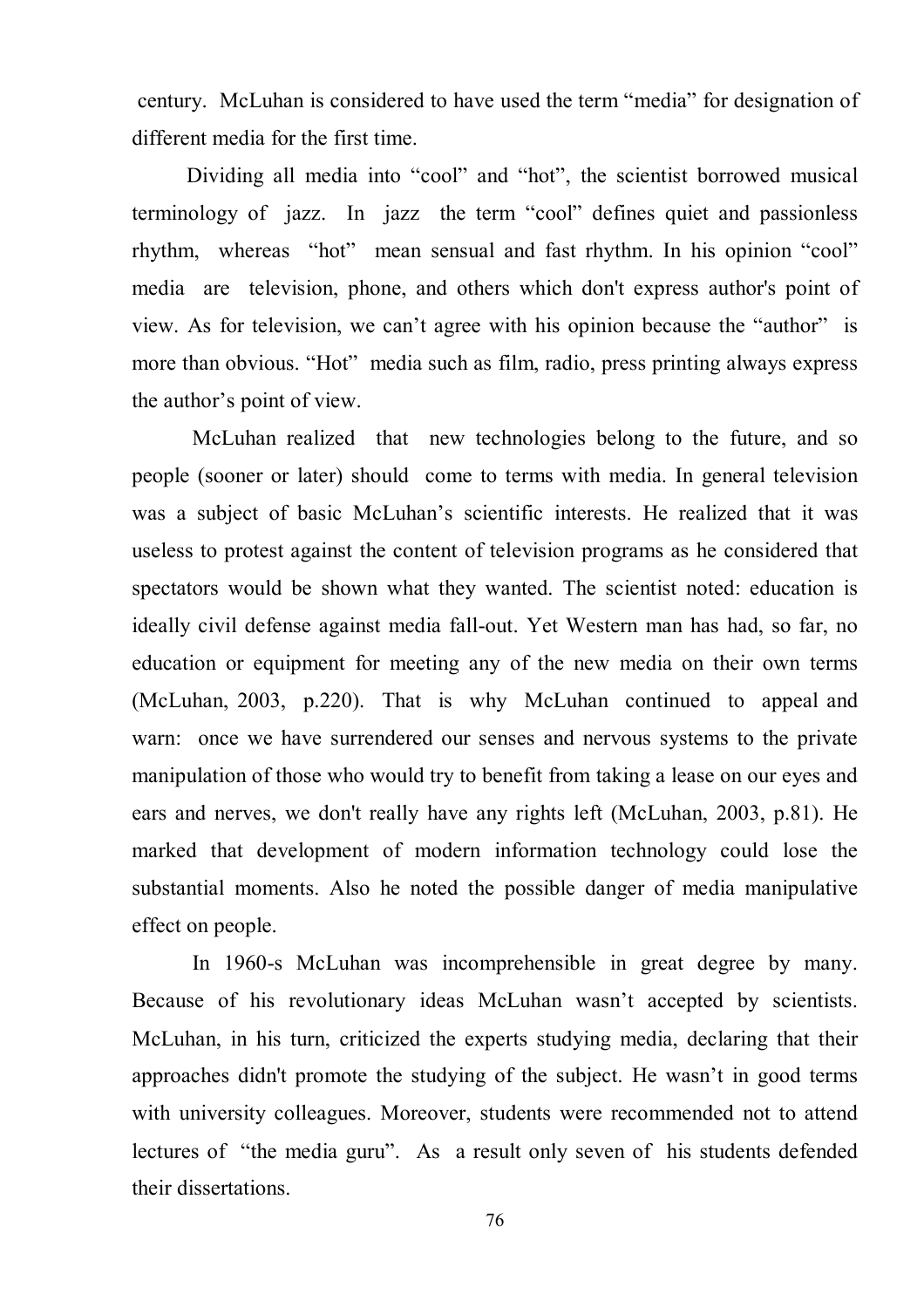McLuhan expressed his thoughts in rather original, inconsistent, and eclectic manner. Other strict critics said that he "talked nonsense". As for this point, a reasonable explanation can be given. M. Vavilov assumes McLuhan's works were misunderstood because of incompleteness of his working concept. Other possible reason is that the readers aren't ready to grasp McLuhan's works without preliminary acquaintance of "the Concept asymmetry of a person as a being" and "the Concept of Kappa-Florensky". If the readers had known these works they would have understood a lot of his brilliant, unsolved metaphors.

For many years McLuhan believed in a mosaic image of modern civilization. Calling television image "the image of low definition", McLuhan specified that this image offers an addressee few details and has low degree of informing. The TV image offers about three million dots per second to the receiver, demanding that every second the televiewer filled emptiness to generate the impression. From these he accepts only a few dozen each instant, from which to make an image. Thus the TV image requires each instant that we "close" the spaces in the mesh by a convulsive sensuous participation (McLuhan, 2003, p.359).

McLuhan considered that in television everything is constructed on reaction of a televiewer. He came to such conclusion during the experiments. Children watched westerns, or other episodes with violence scenes. The Mackworth headcamera was worn by children watching TV, which fixed that their eyes follow not the actions, but the reaction of the actors' faces, that children didn't pay great attention to the destructive actions. Teenagers had a great passion to strong animation. The scientist believed that a televiewer (especially a child) took an active part in assimilation of this television mosaic. Every person has his own images and pictures. It depends on life experience, education, and the televiewer's attention at the moment of telecast viewing.

McLuhan positively estimated combined televiewings of children and adults/parents. Speaking about television and educational process, M. McLuhan noticed that by its stress on participation, dialogue, and depth, has brought to

77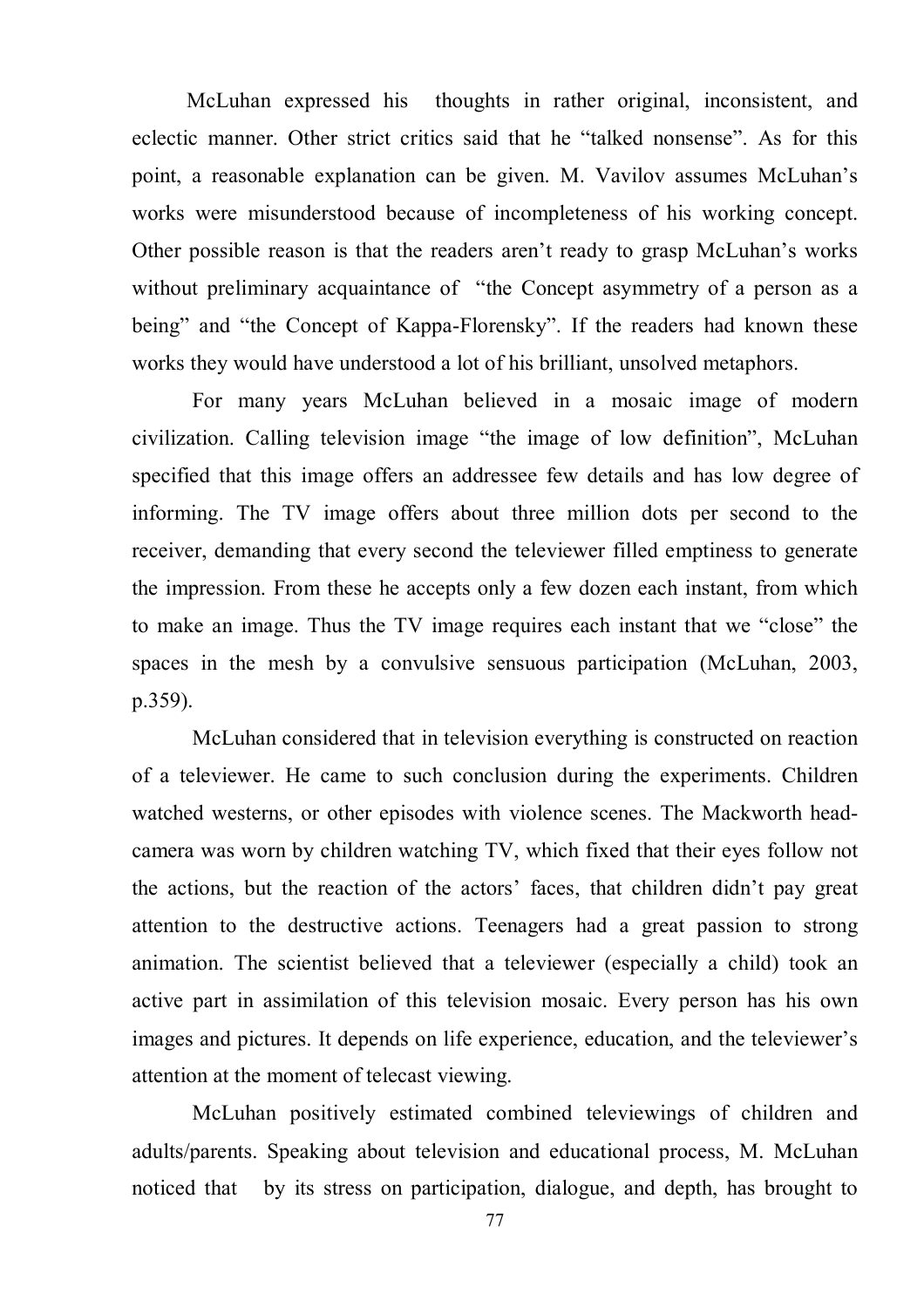America new demand for crash-programming in education. Whether there ever will be TV in every classroom is a small matter. The revolution has already taken place at home (McLuhan, 2003, p.381).

TV can illustrate the interplay of process and the growth of forms of all kinds. Mere classroom use of television– is useless. According to M. McLuhan television is able to change the approach to subjects, to illustrate process and develop every possible modes of study. M. McLuhan believed that the total involvement in all-absorbing "newness" occurs in young lives via mosaic TV image. Today McLuhan's ideas about our planet as a global media village and importance/consequence of media messages for people are taken as a principle of modern media education.

Umberto Eco is a famous Italian theorist of media. Being a university professor he was engaged in media education of students. As the consecutive supporter of the semiotic theory, U.Eco has stated these theoretical opinions in his monographic volume which has been edited in different languages. Russian translation of the book *The absent structure. Introduction to Semiology* was published in 1998.

Referring to P.Baldini, R.Barthes, K.Metz, P.– P. Pazolini and other theorists and experts of media culture, U.Eco proved that the analysis of media texts of different kinds and genres (Eco, 1998b, p.71-415), based on semiotics and structuralist approaches, should be a key task of media education.

Semiotic analysis - involves an analysis of the language of signs and symbols in media texts, the analysis is closely connected with the iconographic analysis. Semiotic analysis of media texts for teaching purposes is based on semiotic theory of media education (Semiotic Approach, Le decodage des medias), proved by such famous media theorists of semiotic (structuralist) direction, as R. Barthes (Barthes, 1964), K.Metz (Metz, 1964), U.Eco (Eco, 1976), etc.

"A structure, - wrote U.Eco, - is such way of action (which I've developed) to name different things equally" (Eco, 1998b, p.65), however, on the other hand, "a structure is something that doesn't exist yet. But if I have revealed it, I've got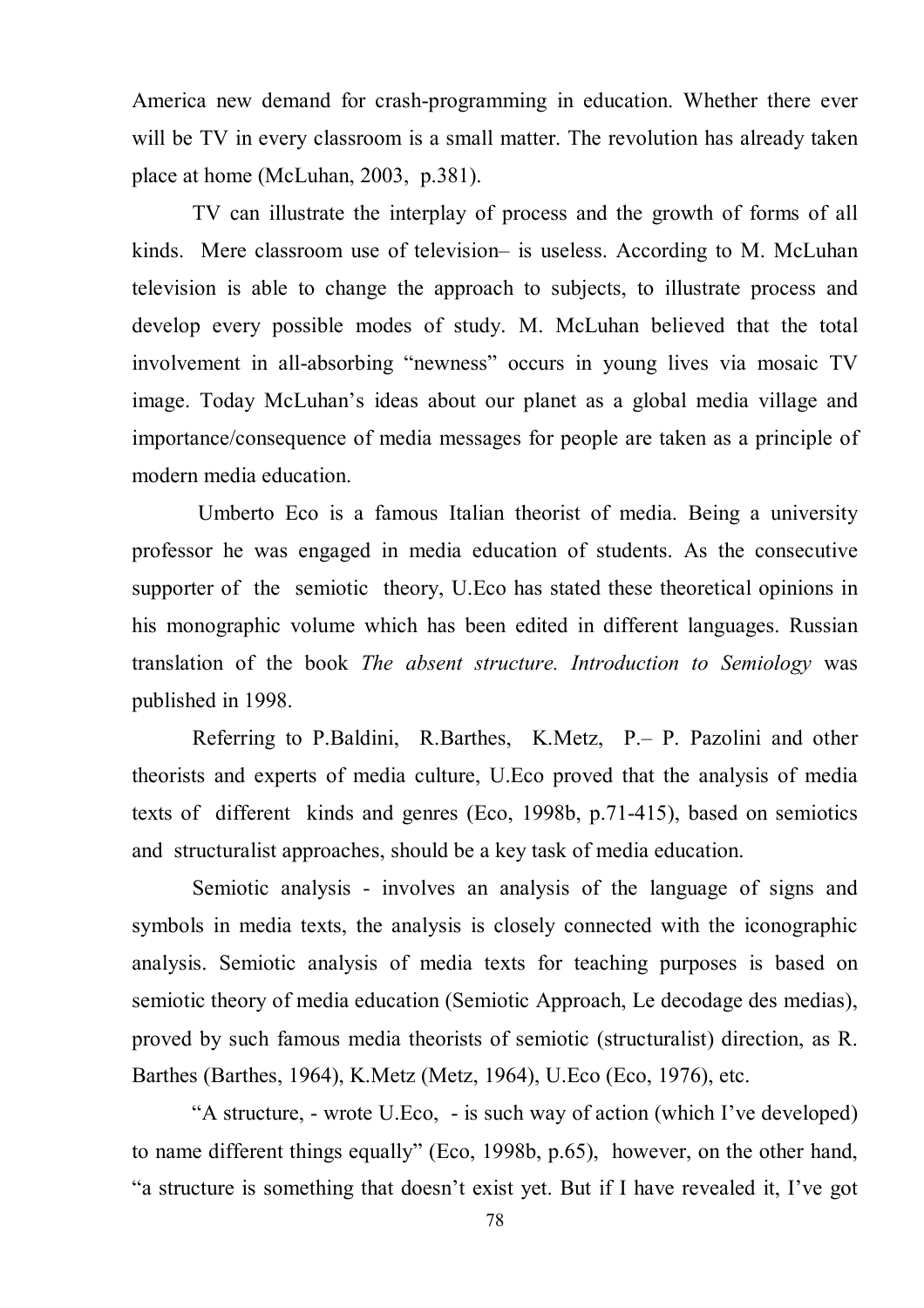only a link of the chain which points more elementary, more fundamental structures behind it" (Eco, 1998b, p.327).

This paradox shows the essence of semiotic theory using. U.Eco is right, asserting that during an epoch when mass communications are used as the tool power which is carrying out social control by means of planning messages, when it is impossible to change the ways of sending or forming messages, there is a possibility to change — such guerrilla way —when addressees select their own codes reading (Eco, 1998b, p.415).

As a matter of fact, it is the mechanism of resistance ideological influence and manipulation of the consciousness of an individual by media texts. Namely ability critically analyze and estimate media texts is a core media competence which can be regarded as "a sum total of the individual's motives, knowledge, skills, abilities (indicators: motivation, contact, content, perception, interpretation/estimated, practical-operational, creative), to select, use, critically analyze, evaluate and transfer media texts in various kinds, forms and genres to the analyze complex processes of media functioning" (Fedorov, 2007, p.54).

The analysis of a media text is similar to "decoding". Let's suppose that "the code is the structure in the form of model, acting as a basic rule for making concrete messages, which thanks to it can be informed. All codes can compared with each other on the basis of more simple and more comprehensive general code" (Eco, 1998b, p.67).

There are a lot of variants of such interpretation codes and they don't depend on professional and/or art level of the media text. That is the message turns out to be an empty form, having different meanings (Eco, 1998b, p.73). However, such book as "Finnegan's wake" of course, can be interpreted, but Fermat's theorem or W.Allen's full filmography is impossible to get from it by no means. It seems truism, but destructivists believed that the text can be done with everything you like. It is a scandalous nonsense (Eco, 1998a).

A contact of audience with the media text is very important for its perception/reading. It is important both sense and function, and information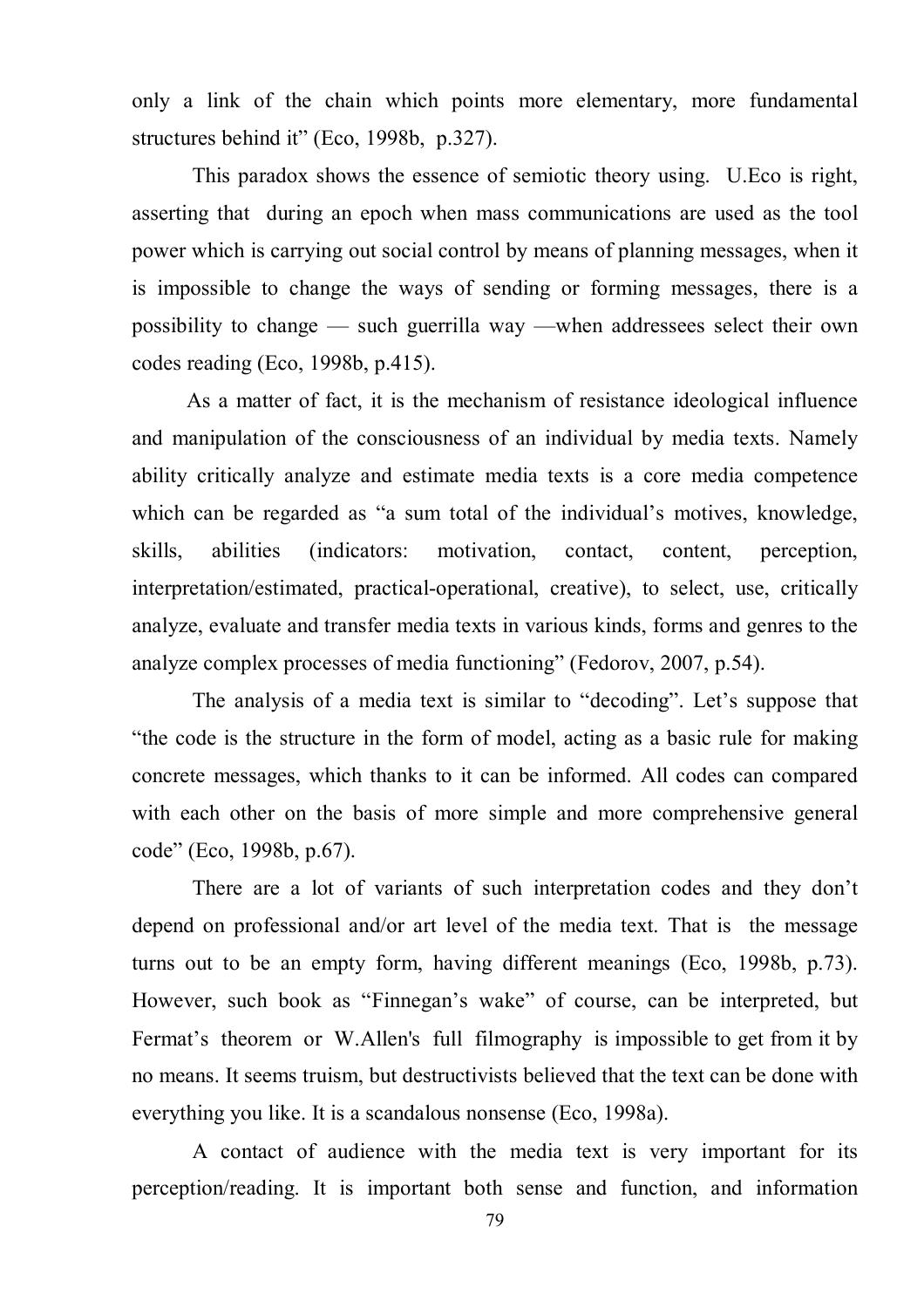component (Eco, 1998b, p.71-72). Therefore we can tell what can be the product, but never, what it has became (Eco, 1998b, p.87).

Last decades preference in media education is given to practical, semiotic theories avoiding esthetic component of media texts, as it is considered minor and unimportant for pragmatic society, using information technology.

As for Umberto Eco, he doesn't reject an esthetic component in semiotic theory of media, a message with esthetic function is ambiguous, first of all, in relation to that system of expectations which and is a code (Eco, 1998b, p.79).

In this connection two problems appear which can be considered separately, and at the same time they are closely connected among themselves:

a) esthetic communication is such experience of communication which can be neither calculated, nor systematized structurally ;

b) and still this experience has something that, undoubtedly, must possess a structure, and at all levels, otherwise it wouldn't be communication, but only reflex reaction to stimulus (Eco, 1998b, p.87).

The most significant in semiotic approach to media education is the following Umberto Eco's statement a work of art can't be considered as a scheme or a number of schemes, extracted from them, but he (the researcher-semiotician, the media competent reader/spectator/listener  $- A.F., V. K$ ) puts it to the scheme to comprehend mechanisms which provide a great variety of perusals and, so, gives the sense to the product-message» (Eco, 1998b, p.284).

At the same time mythological consciousness is being actualized by media, and it, in it's turn, promotes the analysis of the folklore texts in media education (developed by Vladimir Propp) , for example, for trilogy about Indiana Jones by S.Spielberg or *Avatar* (2009) by J. Cameron.

Resent decades both in Western and Russian press is being discussed the Internet influence on people (unfortunately M.McLuhan hasn't lived till its occurrence), that they lose the habit of reading books and press, and, in it's turn, literacy level of population has been declining. Umberto Eco in his recent works insists that total orientation of modern audience to audiovisual, computer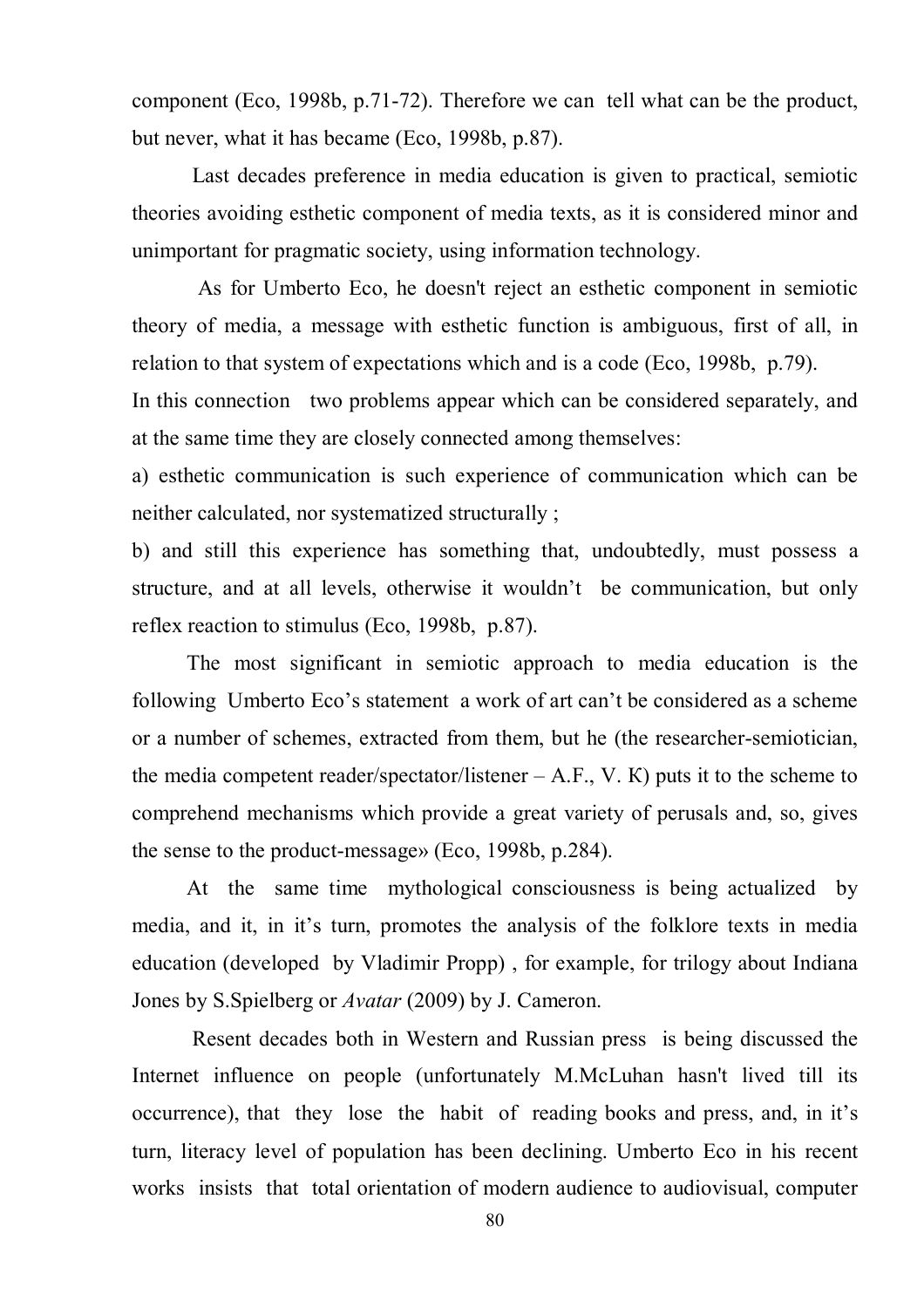media texts don't conduct to literacy decline as the computer returns people in Guttenberg galaxy, and those who surf around the Internet at night… use words. If the TV screen is a window in the world, represented by images, then the display is an ideal book where the world is expressed by words and divided into pages (Eco, 1998a).

In the Middle Ages the cathedral was considered to give everything necessary both for everyday life, and beyond the grave, as books only distract people from base values, encourage excessive knowledge and unhealthy curiosity. So 500 years ago conformists were afraid of books as now they are afraid of a computer and the Internet while it is not necessary to oppose visual and verbal communications, but improve both (Eco, 1998a). By the way, similar arguments can be found in McLuhan's works.

Moreover, Umberto Eco notes new hypertextual possibilities which are given to a modern person with computer "quests" or Internet forums: in hypertextual transposition even a detective story may be an open structure and a reader can decide for himself, whether a butler is a murderer, or somebody else, or an investigator. It isn't a new idea. Before the computer invention poets and writers dreamed about completely clear text which readers could copy as many times as they like (Eco, 1998a).

There was a precise division in traditional society into those, who make culture and who use it; people who write books and who read them. The Internet has changed everything. The era of a new samizdat is being opened: everyone can write something and be generally recognized by a lot of readers, and it is great (McLuhan, http://www.mclucan.utoronto.ca).

Analogous processes take place in media education. 20-30 years ago not only skilled media teachers and educational supplies were required, but also bulky technical equipment (for example, cinematographic equipment for shootings, film and projection developments), etc.

Up-to-date computer, internet, multimedia technique gives to the person unprecedented possibility for effective media self education. All necessary